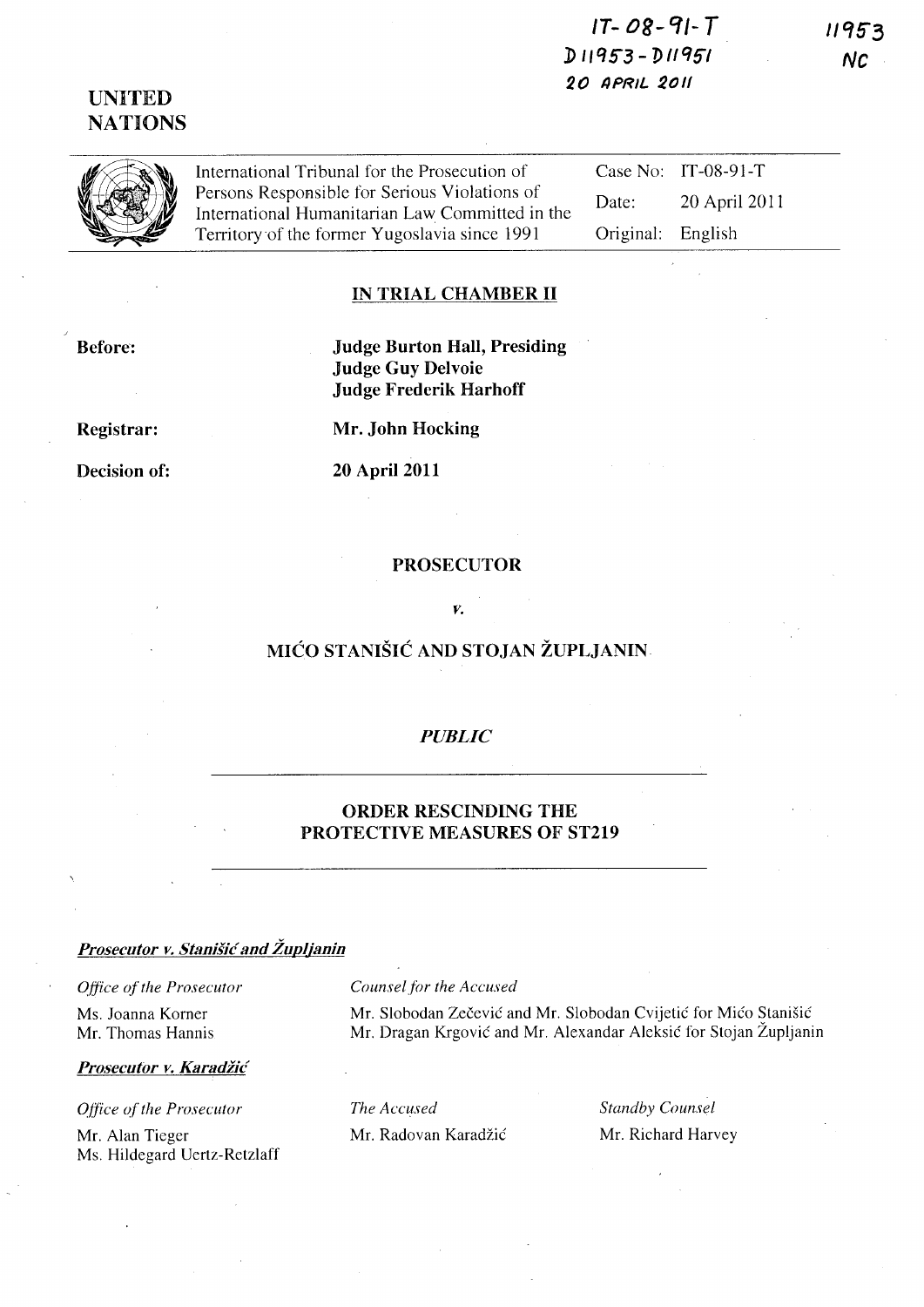**TRIAL CHAMBER II** ("Trial Chamber") of the International Tribunal for the Prosecution of Persons Responsible for Serious Violations of International Humanitarian Law Committed in the Territory of the former Yugoslavia since 1991 ("Tribunal");

**BEING SEISED** of the "Prosecution's motion to rescind protective measures for witness ST-219 with Appendix *A",* filed confidentially and *ex parte* on 12 April 2011 ("Motion"), whereby the Prosecution requests rescission of the protective measures that the Trial Chamber granted to ST219 on 22 November 2010 prior to his testimony on the same date;  $\overline{ }$ 

**RECALLING** that pursuant to Rule 75(F) of the Rules of Procedure and Evidence ("Rules") protective measures apply *mutatis mutandis* in, *inter alia,* any other proceedings before the Tribunal;

**NOTING** that the Prosecution intends to call ST219 in the *Karadžić* case and that the witness "has informed the Victims and Witnesses Section and [the Prosecution] of his desire to testify without protective measures" $:$ <sup>2</sup>

**HAVING CONSULTED** the Victims and Witnesses Section pursuant to Rule 75(J), which confirms that ST219 wishes that his protective measures be lifted, including those that apply to his testimony in this case;

**FINDING** that the reasons for the protective measures no longer apply;

**CONSIDERING** that the Accused Radovan Karadžić will not be prejudiced by issuing this decision in the absence of any resporse from him;

**PURSUANT TO** Rules 54 and 75;

**RESCINDS** the protective measures that apply to ST219;

**LIFTS** the confidential status of the transcript of ST219's testimony in the *Stanistic and Zupljanin* case, including the parts thereof which were heard in private session;

**LIFTS** the confidential and *ex parte* status of the Motion; and

 $\rightarrow$ 

<sup>&</sup>lt;sup>1</sup> Oral decision, 22 Nov 2010, T. 17616, granting pseudonym and, where necessary to protect the witness's identity, private session testimony. See also Written reasons for the Trial Chamber's oral decision granting in part the Prosecution's urgent motion seeking protective measures for witness ST2l9, confidential, 23 Nov 2011.  $<sup>2</sup>$  Motion, para. 3, and Appendix A.</sup>